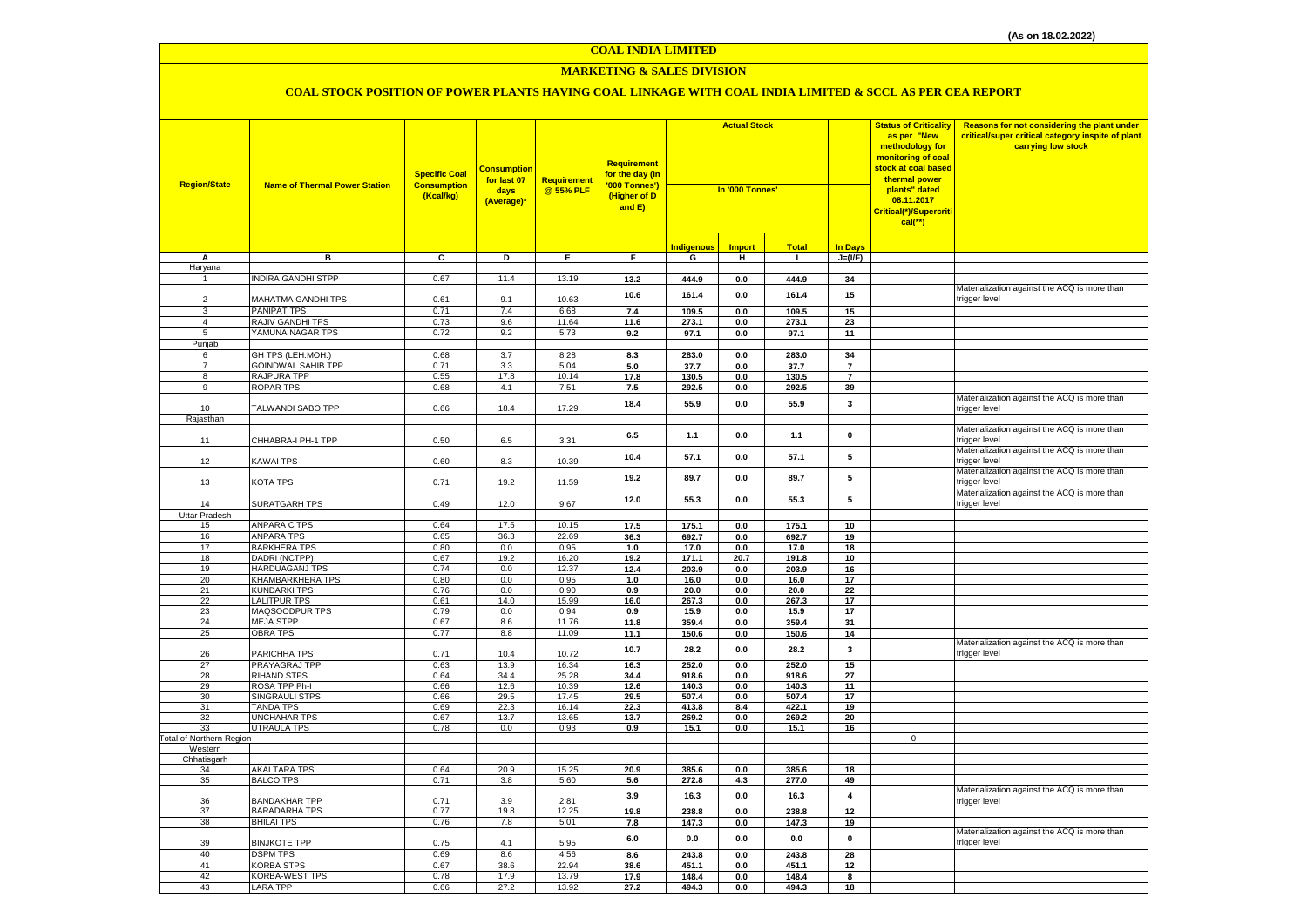## **MARKETING & SALES DIVISION**

| <b>Region/State</b>            | <b>Name of Thermal Power Station</b>    | <b>Specific Coal</b><br><b>Consumption</b><br>(Kcal/kg) | <b>Consumption</b><br>for last 07<br>days<br>(Average)* | <b>Requirement</b><br>@ 55% PLF | <b>Requirement</b><br>for the day (In<br>'000 Tonnes')<br>(Higher of D<br>and E) | <b>Actual Stock</b><br>In '000 Tonnes' |                |                |                         | <b>Status of Criticality</b><br>as per "New<br>methodology for<br><mark>monitoring of coal</mark><br><mark>stock at coal based</mark><br>thermal power<br>plants" dated<br>08.11.2017<br>Critical(*)/Supercriti<br>$cal$ (**) | Reasons for not considering the plant under<br>critical/super critical category inspite of plant<br>carrying low stock |
|--------------------------------|-----------------------------------------|---------------------------------------------------------|---------------------------------------------------------|---------------------------------|----------------------------------------------------------------------------------|----------------------------------------|----------------|----------------|-------------------------|-------------------------------------------------------------------------------------------------------------------------------------------------------------------------------------------------------------------------------|------------------------------------------------------------------------------------------------------------------------|
|                                |                                         |                                                         |                                                         |                                 |                                                                                  | <b>Indigenous</b>                      | <b>Import</b>  | <b>Total</b>   | <b>In Davs</b>          |                                                                                                                                                                                                                               |                                                                                                                        |
| А                              | в                                       | c                                                       | Þ                                                       | E                               | F                                                                                | G                                      | н              | п.             | $J=(VF)$                |                                                                                                                                                                                                                               |                                                                                                                        |
| 44                             | NAWAPARA TPP                            | 0.79                                                    | 0.0                                                     | 6.28                            | 6.3                                                                              | 48.9                                   | 0.0            | 48.9           | 8                       |                                                                                                                                                                                                                               | Materialization against the ACQ is more than<br>trigger level                                                          |
| 45                             | PATHADI TPP                             | 0.65                                                    | 8.9                                                     | 5.18                            | 8.9                                                                              | 178.4                                  | 0.0            | 178.4          | 20                      |                                                                                                                                                                                                                               |                                                                                                                        |
| 46                             | <b>SIPAT STPS</b>                       | 0.68                                                    | 33.6                                                    | 26.62                           | 33.6                                                                             | 791.2                                  | 0.0            | 791.2          | 24                      |                                                                                                                                                                                                                               |                                                                                                                        |
| 47                             | <b>TAMNAR TPP</b>                       | 0.84                                                    | 24.5                                                    | 26.52                           | 26.5                                                                             | 98.3                                   | $0.0\,$        | 98.3           | $\overline{\mathbf{4}}$ |                                                                                                                                                                                                                               | Materialization against the ACQ is more than<br>trigger level                                                          |
| 48                             | UCHPINDA TPP                            | 0.75                                                    | 15.9                                                    | 14.22                           | 15.9                                                                             | 104.2                                  | 0.0            | 104.2          | $\overline{7}$          |                                                                                                                                                                                                                               | Materialization against the ACQ is more than<br>trigger level                                                          |
| Gujarat                        |                                         |                                                         |                                                         |                                 |                                                                                  |                                        |                |                |                         |                                                                                                                                                                                                                               | Materialization against the ACQ is more than                                                                           |
| 49                             | <b>GANDHI NAGAR TPS</b>                 | 0.69                                                    | 9.0                                                     | 5.71                            | 9.0                                                                              | 33.7                                   | $0.0\,$        | 33.7           | $\overline{\mathbf{4}}$ |                                                                                                                                                                                                                               | trigger level                                                                                                          |
| 50                             | SABARMATI (D-F STATIONS)                | 0.57                                                    | 4.4                                                     | 2.74                            | 4.4                                                                              | 14.7                                   | 76.9           | 91.7           | 8                       |                                                                                                                                                                                                                               | Materialization against the ACQ is more than<br>trigger level                                                          |
| 51                             | UKAI TPS                                | 0.67                                                    | 14.9                                                    | 9.85                            | 14.9                                                                             | 69.7                                   | 0.0            | 69.7           | 5                       |                                                                                                                                                                                                                               | Materialization against the ACQ is more than<br>trigger level                                                          |
| 52                             | <b>WANAKBORI TPS</b>                    | 0.67                                                    | 21.7                                                    | 20.22                           | 21.7                                                                             | 85.5                                   | 0.0            | 85.5           | $\overline{\mathbf{4}}$ |                                                                                                                                                                                                                               | Materialization against the ACQ is more than<br>trigger level                                                          |
| Madhya Pradesh                 |                                         |                                                         |                                                         |                                 |                                                                                  |                                        |                |                |                         |                                                                                                                                                                                                                               |                                                                                                                        |
| 53                             | <b>AMARKANTAK EXT TPS</b>               | 0.65                                                    | 2.9                                                     | 1.80                            | 2.9                                                                              | 28.1                                   | 0.0            | 28.1           | 10                      |                                                                                                                                                                                                                               |                                                                                                                        |
| 54                             | ANUPPUR TPP                             | 0.65                                                    | 16.6                                                    | 10.31                           | 16.6                                                                             | 233.0                                  | 0.0            | 233.0          | 14                      |                                                                                                                                                                                                                               |                                                                                                                        |
| 55<br>56                       | <b>BINA TPS</b><br><b>GADARWARA TPP</b> | 0.74<br>0.66                                            | 3.6<br>19.6                                             | 4.88<br>13.93                   | 4.9<br>19.6                                                                      | 122.8<br>177.7                         | 0.0<br>1.9     | 122.8<br>179.6 | 25                      |                                                                                                                                                                                                                               |                                                                                                                        |
| 57                             | KHARGONE STPP                           | 0.60                                                    | 16.1                                                    | 10.45                           | 16.1                                                                             | 160.4                                  | 0.0            | 160.4          | 9<br>10                 |                                                                                                                                                                                                                               |                                                                                                                        |
| 58                             | <b>SANJAY GANDHI TPS</b>                | 0.82                                                    | 15.4                                                    | 14.57                           | 15.4                                                                             | 98.2                                   | 0.0            | 98.2           | $\bf{6}$                |                                                                                                                                                                                                                               | Non payment of dues                                                                                                    |
| 59                             | SATPURA TPS                             | 0.67                                                    | 7.0                                                     | 11.79                           | 11.8                                                                             | 63.1                                   | 0.0            | 63.1           | $\overline{\mathbf{5}}$ |                                                                                                                                                                                                                               | Non Payment of Dues                                                                                                    |
| 60                             | <b>SEIONI TPP</b>                       | 0.64                                                    | 7.3                                                     | 5.06                            | 7.3                                                                              | 179.4                                  | 0.0            | 179.4          | 25                      |                                                                                                                                                                                                                               |                                                                                                                        |
| 61                             | SHREE SINGAJI TPP                       | 0.71                                                    | 28.9                                                    | 23.50                           | 28.9                                                                             | 117.2                                  | 0.0            | 117.2          | 4                       |                                                                                                                                                                                                                               | Non Payment of Dues                                                                                                    |
| 62                             | <b>VINDHYACHAL STPS</b>                 | 0.69                                                    | 66.9                                                    | 43.60                           | 66.9                                                                             | 1337.0                                 | $0.0\,$        | 1337.0         | 20                      |                                                                                                                                                                                                                               |                                                                                                                        |
| Maharashtra                    |                                         |                                                         |                                                         |                                 |                                                                                  |                                        |                |                |                         |                                                                                                                                                                                                                               |                                                                                                                        |
| 63                             | <b>AMRAVATI TPS</b>                     | 0.62                                                    | 19.1                                                    | 11.07                           | 19.1                                                                             | 8.7                                    | 0.0            | 8.7            | $\pmb{0}$               |                                                                                                                                                                                                                               | Materialization against the ACQ is more than<br>trigger level                                                          |
| 64                             | <b>BHUSAWAL TPS</b>                     | 0.72                                                    | 14.4                                                    | 11.44                           | 14.4                                                                             | 31.8                                   | 0.0            | 31.8           | $\overline{2}$          |                                                                                                                                                                                                                               | Non payment of dues                                                                                                    |
| 65                             | <b>BUTIBORI TPP</b>                     | 0.67                                                    | 0.0                                                     | 5.31                            | 5.3                                                                              | 59.7                                   | 0.0            | 59.7           | 11                      |                                                                                                                                                                                                                               |                                                                                                                        |
| 66                             | CHANDRAPUR(MAHARASHTRA) STPS            | 0.78                                                    | 40.8                                                    | 30.17                           | 40.8                                                                             | 155.5                                  | 0.0            | 155.5          | 4                       |                                                                                                                                                                                                                               | Non payment of dues                                                                                                    |
| 67                             | DAHANU TPS                              | 0.62                                                    | 4.0                                                     | 4.09                            | 4.1                                                                              | 15.3                                   | 0.0            | 15.3           | 4                       |                                                                                                                                                                                                                               | Materialization against the ACQ is more than<br>trigger level                                                          |
| 68                             | DHARIWAL TPP                            | 0.67                                                    | 8.4                                                     | 5.34                            | 8.4                                                                              | 11.6                                   | 0.0            | 11.6           | $\mathbf{1}$            |                                                                                                                                                                                                                               | Materialization against the ACQ is more than<br>trigger level                                                          |
| 69                             | <b>GMR WARORA TPS</b>                   | 0.67                                                    | 8.2                                                     | 5.29                            | 8.2                                                                              | 5.1                                    | 0.0            | 5.1            | $\mathbf{1}$            |                                                                                                                                                                                                                               | Materialization against the ACQ is more than<br>trigger level                                                          |
| 70                             | KHAPARKHEDA TPS                         | 0.89                                                    | 20.4                                                    | 15.72                           | 20.4                                                                             | 273.7                                  | 0.0            | 273.7          | 13                      |                                                                                                                                                                                                                               |                                                                                                                        |
| 71                             | <b>KORADI TPS</b>                       | 0.76                                                    | 31.2                                                    | 22.08                           | 31.2                                                                             | 81.8                                   | 0.0            | 81.8           | 3                       |                                                                                                                                                                                                                               | Non payment of dues                                                                                                    |
| 72<br>73                       | <b>MAUDA TPS</b><br><b>NASIK TPS</b>    | 0.70<br>0.81                                            | 19.5<br>6.9                                             | 21.29<br>6.72                   | 21.3                                                                             | 525.1                                  | 3.4            | 528.5          | 25<br>$\mathbf{1}$      |                                                                                                                                                                                                                               | Non payment of dues                                                                                                    |
| 74                             | <b>PARAS TPS</b>                        | 0.74                                                    | 7.5                                                     | 4.90                            | 6.9<br>7.5                                                                       | 9.8                                    | $0.0\,$<br>0.0 | 9.8            | $\overline{\mathbf{4}}$ |                                                                                                                                                                                                                               | Non payment of dues                                                                                                    |
| 75                             | <b>PARLITPS</b>                         | 0.67                                                    | 7.2                                                     | 6.65                            | 7.2                                                                              | 28.5<br>13.1                           | 0.0            | 28.5<br>13.1   | $\overline{2}$          |                                                                                                                                                                                                                               | Non payment of dues                                                                                                    |
| 76                             | <b>SOLAPUR STPS</b>                     | 0.56                                                    | 10.7                                                    | 9.73                            | 10.7                                                                             | 165.8                                  | 0.0            | 165.8          | 16                      |                                                                                                                                                                                                                               |                                                                                                                        |
| 77                             | <b>TIRORA TPS</b>                       | 0.66                                                    | 39.2                                                    | 28.73                           | 39.2                                                                             | 101.9                                  | 0.0            | 101.9          | 3                       |                                                                                                                                                                                                                               | Materialization against the ACQ is more than<br>trigger level                                                          |
| 78                             | WARDHA WARORA TPP                       | 0.66                                                    | 5.5                                                     | 4.71                            | 5.5                                                                              | 94.1                                   | 0.0            | 94.1           | 17                      |                                                                                                                                                                                                                               |                                                                                                                        |
| <b>Total of Western Region</b> |                                         |                                                         |                                                         |                                 |                                                                                  |                                        |                |                |                         | $\mathbf 0$                                                                                                                                                                                                                   |                                                                                                                        |
| Southern                       |                                         |                                                         |                                                         |                                 |                                                                                  |                                        |                |                |                         |                                                                                                                                                                                                                               |                                                                                                                        |
| Andhra Pradesh                 |                                         |                                                         |                                                         |                                 |                                                                                  |                                        |                |                |                         |                                                                                                                                                                                                                               |                                                                                                                        |
| 79                             | DAMODARAM SANJEEVAIAH TPS               | 0.66                                                    | 14.6                                                    | 13.85                           | 14.6                                                                             | 66.5                                   | $0.0\,$        | 66.5           | ${\bf 5}$               |                                                                                                                                                                                                                               | Materialization against the ACQ is more than<br>rigger level                                                           |
| 80                             | Dr. N.TATA RAO TPS                      | 0.77                                                    | 28.0                                                    | 17.90                           | 28.0                                                                             | 129.0                                  | 0.0            | 129.0          | 5                       |                                                                                                                                                                                                                               | Materialization against the ACQ is more than<br>trigger level                                                          |
| 81                             | PAINAMPURAM TPP                         | 0.59                                                    | 17.0                                                    | 10.21                           | 17.0                                                                             | 199.1                                  | 12.6           | 211.6          | 12                      |                                                                                                                                                                                                                               |                                                                                                                        |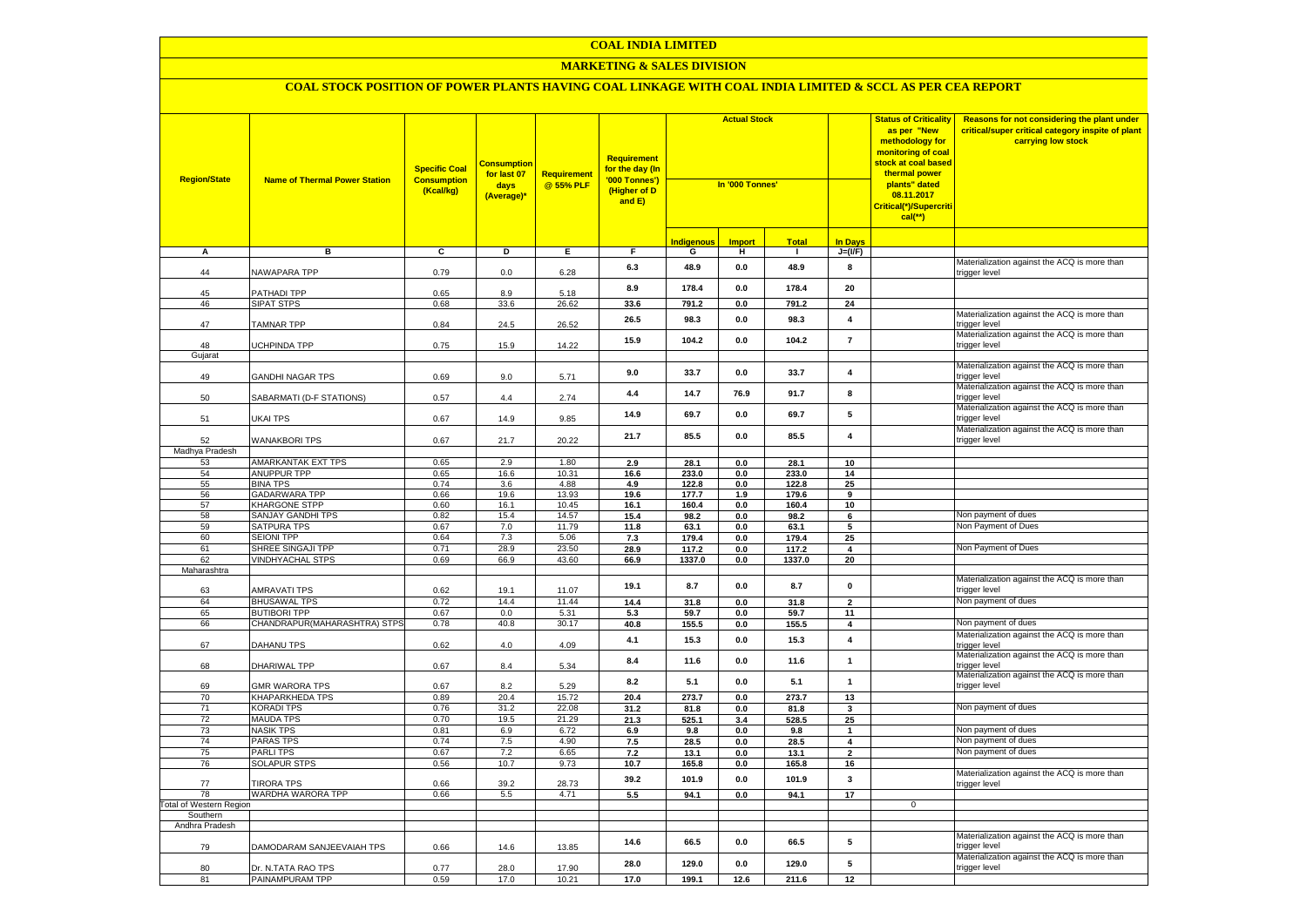#### **MARKETING & SALES DIVISION**

| <b>Region/State</b>             | <b>Name of Thermal Power Station</b>               | <b>Specific Coal</b><br><b>Consumption</b><br>(Kcal/kg) | <b>Consumption</b><br>for last 07<br>days<br>(Average)* | <b>Requirement</b><br>@ 55% PLF | <b>Requirement</b><br>for the day (In<br>'000 Tonnes')<br>(Higher of D<br>and E) | <b>Actual Stock</b><br>In '000 Tonnes' |                |                |                         | <b>Status of Criticality</b><br>as per "New<br>methodology for<br>monitoring of coal<br><mark>stock at coal based</mark><br>thermal power<br>plants" dated<br>08.11.2017<br>Critical(*)/Supercriti<br>$cal$ (**) | Reasons for not considering the plant under<br>critical/super critical category inspite of plant<br>carrying low stock |
|---------------------------------|----------------------------------------------------|---------------------------------------------------------|---------------------------------------------------------|---------------------------------|----------------------------------------------------------------------------------|----------------------------------------|----------------|----------------|-------------------------|------------------------------------------------------------------------------------------------------------------------------------------------------------------------------------------------------------------|------------------------------------------------------------------------------------------------------------------------|
|                                 |                                                    |                                                         |                                                         |                                 |                                                                                  | <b>Indigenous</b>                      | <b>Import</b>  | <b>Total</b>   | <b>In Days</b>          |                                                                                                                                                                                                                  |                                                                                                                        |
| A                               | в                                                  | C                                                       | D                                                       | Е.                              | F.                                                                               | G                                      | н              | $\mathbf{I}$   | $J=(VF)$                |                                                                                                                                                                                                                  |                                                                                                                        |
| 82                              | RAYALASEEMA TPS                                    | 0.76                                                    | 17.8                                                    | 16.60                           | 17.8                                                                             | 39.1                                   | 0.0            | 39.1           | $\overline{2}$          |                                                                                                                                                                                                                  | Materialization against the ACQ is more than<br>trigger level                                                          |
| 83                              | <b>SIMHADRI</b>                                    | 0.78                                                    | 27.0                                                    | 20.54                           | 27.0                                                                             | 344.0                                  | 0.0            | 344.0          | 13                      |                                                                                                                                                                                                                  |                                                                                                                        |
| 84                              | <b>SGPL TPP</b>                                    | 0.53                                                    | 11.8                                                    | 9.26                            | 11.8                                                                             | 53.8                                   | 122.4          | 176.2          | 15                      |                                                                                                                                                                                                                  |                                                                                                                        |
| 85                              | <b>VIZAG TPP</b>                                   | 0.67                                                    | 2.1                                                     | 9.20                            | 9.2                                                                              | 1.6                                    | $0.0\,$        | 1.6            | $\pmb{0}$               |                                                                                                                                                                                                                  |                                                                                                                        |
| Karnataka<br>86                 | <b>BELLARY TPS</b>                                 | 0.63                                                    | 14.2                                                    | 14.23                           | 14.2                                                                             | 24.1                                   | 0.0            | 24.1           | $\overline{\mathbf{2}}$ |                                                                                                                                                                                                                  | Materialization against the ACQ is more than                                                                           |
| 87                              | KUDGI STPP                                         | 0.63                                                    | 23.2                                                    | 19.90                           | 23.2                                                                             | 108.6                                  | 0.0            | 108.6          | 5                       |                                                                                                                                                                                                                  | trigger level<br>Materialization against the ACQ is more than<br>trigger level                                         |
| 88                              | RAICHUR TPS                                        | 0.66                                                    | 20.1                                                    | 14.98                           | 20.1                                                                             | 38.1                                   | 0.0            | 38.1           | $\overline{\mathbf{2}}$ |                                                                                                                                                                                                                  | Materialization against the ACQ is more than<br>trigger level                                                          |
| 89                              | YERMARUS TPP                                       | 0.62                                                    | 8.9                                                     | 13.09                           | 13.1                                                                             | 33.1                                   | 0.0            | 33.1           | $\mathbf{3}$            |                                                                                                                                                                                                                  | Materialization against the ACQ is more than<br>trigger level                                                          |
| <b>Tamil Nadu</b>               |                                                    |                                                         |                                                         |                                 |                                                                                  |                                        |                |                |                         |                                                                                                                                                                                                                  |                                                                                                                        |
| 90                              | METTUR TPS                                         | 0.81                                                    | 14.5                                                    | 8.98                            | 14.5                                                                             | 22.5                                   | $0.0\,$        | 22.5           | $\overline{2}$          |                                                                                                                                                                                                                  | Materialization against the ACQ is more than<br>rigger level                                                           |
| 91                              | METTUR TPS - II                                    | 0.78                                                    | $6.2\,$                                                 | 6.16                            | 6.2                                                                              | 28.3                                   | 0.0            | 28.3           | 5                       |                                                                                                                                                                                                                  | Materialization against the ACQ is more than<br>rigger level                                                           |
| 92                              | NORTH CHENNAI TPS                                  | 0.82                                                    | 29.7                                                    | 19.78                           | 29.7                                                                             | 123.5                                  | 0.0            | 123.5          | $\overline{\mathbf{4}}$ |                                                                                                                                                                                                                  | Materialization against the ACQ is more than<br>rigger level                                                           |
| 93                              | <b>TUTICORIN TPS</b>                               | 0.96                                                    | 15.1                                                    | 13.31                           | 15.1                                                                             | 83.4                                   | 0.0            | 83.4           | 6                       |                                                                                                                                                                                                                  | Materialization against the ACQ is more than<br>rigger level                                                           |
| 94                              | VALLUR TPP                                         | 0.72                                                    | 14.5                                                    | 14.26                           | 14.5                                                                             | 117.7                                  | 0.0            | 117.7          | 8                       |                                                                                                                                                                                                                  | Materialization against the ACQ is more than<br>rigger level                                                           |
| Telangana                       |                                                    |                                                         |                                                         |                                 |                                                                                  |                                        |                |                |                         |                                                                                                                                                                                                                  |                                                                                                                        |
| 95                              | <b>BHADRADRI TPP</b>                               | 0.69                                                    | 12.5                                                    | 9.83                            | 12.5                                                                             | 125.5                                  | 0.0            | 125.5          | 10                      |                                                                                                                                                                                                                  |                                                                                                                        |
| 96<br>97                        | <b>KAKATIYA TPS</b><br><b>KOTHAGUDEM TPS (NEW)</b> | 0.57<br>0.64                                            | 12.7<br>13.3                                            | 8.33<br>8.46                    | 12.7<br>13.3                                                                     | 201.6<br>123.9                         | 0.0<br>0.0     | 201.6<br>123.9 | 16<br>$\overline{9}$    |                                                                                                                                                                                                                  |                                                                                                                        |
| 98                              | KOTHAGUDEM TPS (STAGE-7)                           | 0.50                                                    | 4.4                                                     | 5.23                            | 5.2                                                                              | 153.8                                  | 0.0            | 153.8          | 29                      |                                                                                                                                                                                                                  |                                                                                                                        |
| 99                              | RAMAGUNDEM STPS                                    | 0.62                                                    | 31.1                                                    | 21.33                           | 31.1                                                                             | 419.7                                  | $0.0\,$        | 419.7          | 13                      |                                                                                                                                                                                                                  |                                                                                                                        |
| 100                             | RAMAGUNDEM-B TPS                                   | 0.77                                                    | 0.7                                                     | 0.63                            | 0.7                                                                              | 13.6                                   | $0.0\,$        | 13.6           | 21                      |                                                                                                                                                                                                                  |                                                                                                                        |
| 101                             | <b>SINGARENI TPP</b>                               | 0.58                                                    | 14.1                                                    | 9.12                            | 14.1                                                                             | 145.3                                  | 0.0            | 145.3          | 10                      |                                                                                                                                                                                                                  |                                                                                                                        |
| <b>Total of Southern Region</b> |                                                    |                                                         |                                                         |                                 |                                                                                  |                                        |                |                |                         | $\mathsf 0$                                                                                                                                                                                                      |                                                                                                                        |
| Eastern<br>Bihar                |                                                    |                                                         |                                                         |                                 |                                                                                  |                                        |                |                |                         |                                                                                                                                                                                                                  |                                                                                                                        |
|                                 |                                                    |                                                         |                                                         |                                 |                                                                                  |                                        |                |                |                         |                                                                                                                                                                                                                  | Materialization against the ACQ is more than                                                                           |
| 102                             | <b>BARAUNI TPS</b>                                 | 0.63                                                    | 7.6                                                     | 5.90                            | 7.6                                                                              | 51.4                                   | 0.0            | 51.4           | $\overline{7}$          |                                                                                                                                                                                                                  | rigger level                                                                                                           |
| 103                             | <b>BARH I</b>                                      | 0.67                                                    | 6.1                                                     | 5.84                            | 6.1                                                                              | 110.1                                  | 0.0            | 110.1          | 18                      |                                                                                                                                                                                                                  |                                                                                                                        |
| 104                             | <b>BARH II</b>                                     | 0.67                                                    | 12.2                                                    | 11.67                           | 12.2                                                                             | 220.2                                  | 0.0            | 220.2          | 18                      |                                                                                                                                                                                                                  | Materialization against the ACQ is more than                                                                           |
| 105                             | KAHALGAON TPS                                      | 0.80                                                    | 33.1                                                    | 24.62                           | 33.1                                                                             | 82.6                                   | 0.0            | 82.6           | $\overline{\mathbf{2}}$ |                                                                                                                                                                                                                  | rigger level<br>Materialization against the ACQ is more than                                                           |
| 106                             | <b>MUZAFFARPUR TPS</b>                             | 0.77                                                    | 6.1                                                     | 3.95<br>10.14                   | 6.1                                                                              | 23.5                                   | 0.0            | 23.5           | $\overline{\mathbf{4}}$ |                                                                                                                                                                                                                  | rigger level                                                                                                           |
| 107<br>108                      | <b>NABINAGAR STPP</b><br><b>NABINAGAR TPP</b>      | 0.58<br>0.69                                            | 17.5<br>13.0                                            | 9.06                            | 17.5<br>13.0                                                                     | 339.5<br>137.6                         | 0.0<br>0.0     | 339.5<br>137.6 | 19<br>11                |                                                                                                                                                                                                                  |                                                                                                                        |
| Jharkhand                       |                                                    |                                                         |                                                         |                                 |                                                                                  |                                        |                |                |                         |                                                                                                                                                                                                                  |                                                                                                                        |
| 109                             | BOKARO TPS `A` EXP                                 | 0.57                                                    | 6.4                                                     | 3.78                            | 6.4                                                                              | 95.4                                   | 0.0            | 95.4           | 15                      |                                                                                                                                                                                                                  |                                                                                                                        |
| 110                             | CHANDRAPURA(DVC) TPS                               | 0.61                                                    | 5.6                                                     | 4.06                            | 5.6                                                                              | 126.3                                  | 0.0            | 126.3          | 23                      |                                                                                                                                                                                                                  |                                                                                                                        |
| 111                             | <b>JOJOBERA TPS</b>                                | 0.69                                                    | 3.2                                                     | 2.18                            | 3.2                                                                              | 87.8                                   | 0.0            | 87.8           | 27                      |                                                                                                                                                                                                                  |                                                                                                                        |
| 112                             | <b>KODARMA TPP</b>                                 | 0.62                                                    | 13.7                                                    | 8.23                            | 13.7                                                                             | 109.7                                  | 0.0            | 109.7          | 8                       |                                                                                                                                                                                                                  | Materialization against the ACQ is more than                                                                           |
| 113<br>114                      | MAHADEV PRASAD STPP<br><b>MAITHON RB TPP</b>       | 0.70<br>0.64                                            | 8.0<br>12.0                                             | 5.01<br>8.89                    | 8.0<br>12.0                                                                      | 6.1<br>154.7                           | $0.0\,$<br>0.0 | 6.1<br>154.7   | $\mathbf{1}$<br>13      |                                                                                                                                                                                                                  | rigger level                                                                                                           |
|                                 |                                                    |                                                         |                                                         |                                 |                                                                                  |                                        |                |                |                         |                                                                                                                                                                                                                  | Materialization against the ACQ is more than                                                                           |
| 115<br>Odisha                   | <b>TENUGHAT TPS</b>                                | 0.75                                                    | 5.8                                                     | 4.16                            | 5.8                                                                              | 38.8                                   | $0.0\,$        | 38.8           | $\overline{7}$          |                                                                                                                                                                                                                  | rigger level                                                                                                           |
| 116                             | <b>DARLIPALI STPS</b>                              | 0.71                                                    | 14.2                                                    | 14.95                           | 15.0                                                                             | 500.4                                  | 0.0            | 500.4          | 33                      |                                                                                                                                                                                                                  |                                                                                                                        |
| 117                             | <b>DERANG TPP</b>                                  | 0.70                                                    | 17.1                                                    | 11.10                           | 17.1                                                                             | 1044.4                                 | 0.0            | 1044.4         | 61                      |                                                                                                                                                                                                                  |                                                                                                                        |
| 118                             | <b>IB VALLEY TPS</b>                               | 0.83                                                    | 23.4                                                    | 19.16                           | 23.4                                                                             | 382.7                                  | 0.0            | 382.7          | 16                      |                                                                                                                                                                                                                  |                                                                                                                        |